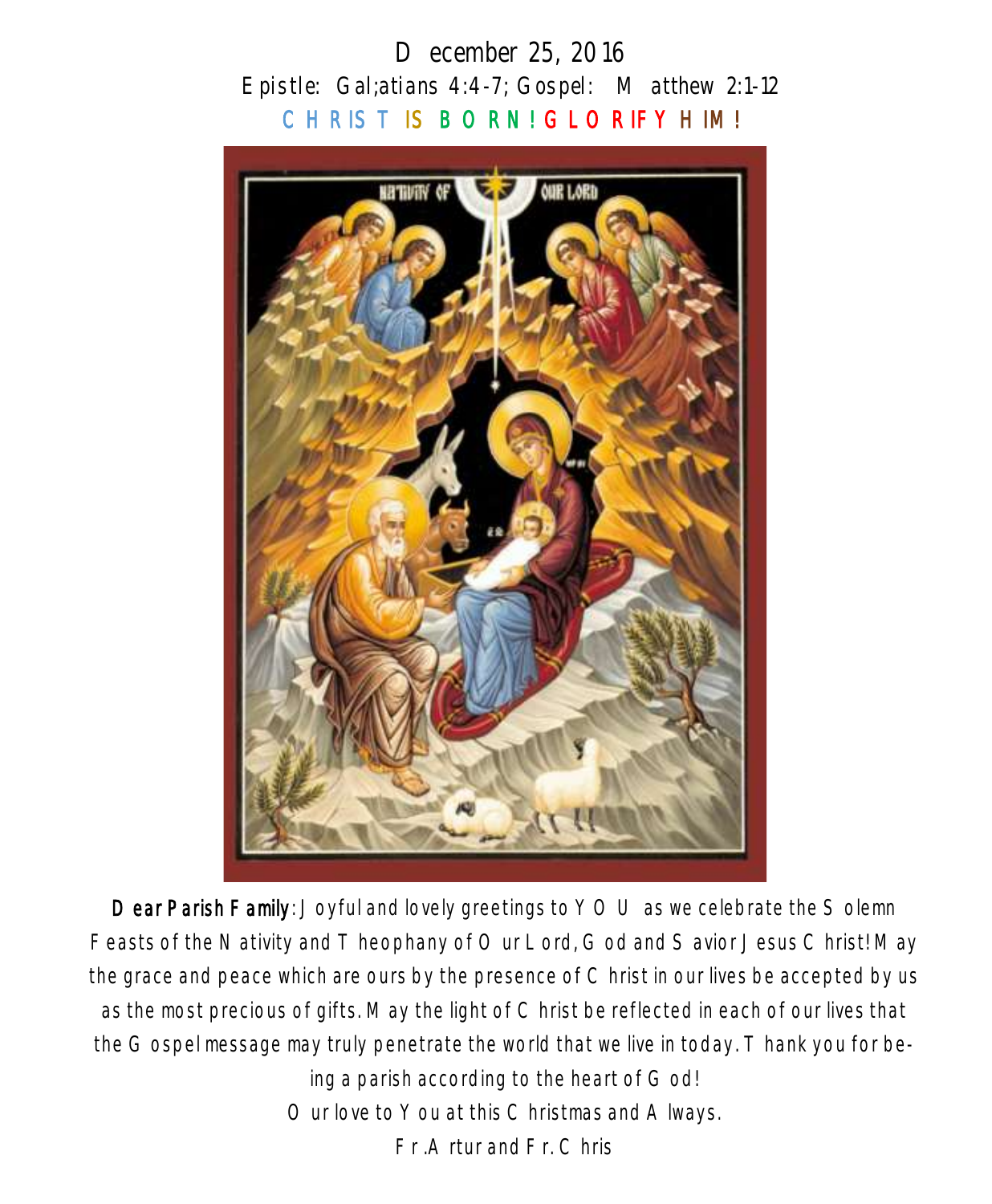## **Holy Protection of Mary Byzantine Catholic Eparchy of Phoenix Bishop: His Grace John Pazak C.Ss.R**

**Our Lady of Perpetual Help Byzantine Catholic Church 1837 Alvarado Dr. NE, Albuquerque, New Mexico 87110 Parish office: (505) 256-1539 Fax: (505) 256-1278 www.olphnm.org**

**Father Artur Bubnevych, Pastor Rectory (505) 268-2877 abbaolph@gmail.com** 

**Advisory Board**  Dorothy Curl, Dave Dark, Harry DeLap, Brian Fitzpatrick, Luba Kmetyk, Dan Riley

**Father Christopher Zugger (pastor emeritus) (505) 256-1787 Frchris.zugger@gmail.com www.frchriszugger.com** 

**Finance Council**  Matthew Blain, Tom Ellefson, Maria Alden

### **Parish Membership**

#### *From time to time it is good for us to reflect on what constitutes membership at Our Lady of Perpetual Help…a time to reflect on our relationship to God and His Church which is expressed by our commitment to this parish.*

Our parish community is open to any Catholic and to anyone

1. who is interested in seeking the Lord Jesus through His Word, the teachings of the Apostles, and the Sacred Mysteries;

2. who accepts the teachings of the Catholic Church;

3. who will help form a community based on the Lord's love;

4. who is willing to grow as a Christian within the legitimate spiritual traditions of the Byzantine Catholic Church within our American context;

5. who acknowledges the legitimate authority of the Pope, Bishop, and Pastor;

6. who will attend liturgical services on Sundays and great holydays;

7. and who is willing to support the growth of the Church (Eparchy and Parish) by sharing his/her time, talent and treasure ( financial support);

Actual Parish membership is based on the abo e and is determined by the following criteria:

- 1. Being registered
- 2. Attending liturgical services regularly on Sundays and Holydays

3. Contributing to the support of the Church—both Eparchy (Bishop's Appeal) and Parish through use of the Sunday Tithing envelopes!

Membership in the parish gives the parishioners the right to have their children receive the Holy Mysteries of Christian Initiation, be married in church and be buried from the church.

## *Summary from the Eparchial Pastoral Handbook on "Membership in a Parish"*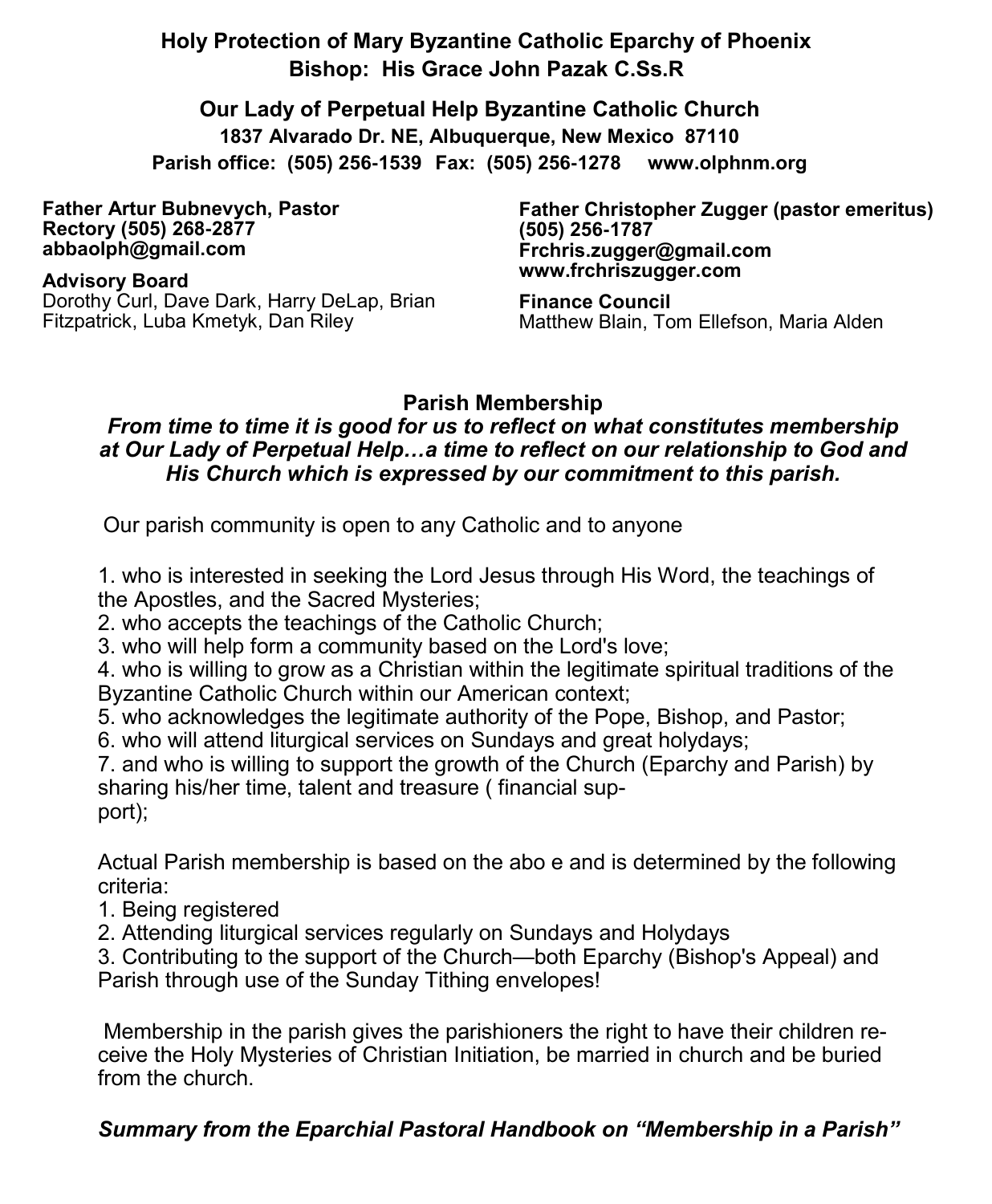**Welcome to our Church! If you are looking for a spiritual home, contact Father Artur or the office staff for more information. God bless you.**

| <b>Today</b>                                    | $8:30$ am<br>$9:00$ am<br>10:00 am                                                                                                                                 | Rosary<br>Matins/Confessions<br>Divine Liturgy for Parishioners, Benefactors & Friends                                                                               |  |  |
|-------------------------------------------------|--------------------------------------------------------------------------------------------------------------------------------------------------------------------|----------------------------------------------------------------------------------------------------------------------------------------------------------------------|--|--|
| December 26<br><b>Monday</b>                    | Synaxis of Theotokos / Commemoration of David, Joseph and James<br>Epistle: Hebrews 2:11-18 & Galatians 1:11-19; Gospel: Matthew 2:13-23                           |                                                                                                                                                                      |  |  |
| Solemn Holy Day                                 | $9:00$ am<br>$11:00$ am                                                                                                                                            | Holy Souls in Purgatory by Dawn Ford<br><b>Shut-ins Visits</b>                                                                                                       |  |  |
| December 27<br><b>Tuesday</b>                   | Stephen Protomartyr / Simple Holy Day<br>Epistle: Acts 6:8-7.5 & 47-60; Gospel: Matthew 21:33-42                                                                   |                                                                                                                                                                      |  |  |
|                                                 | $6:00$ pm                                                                                                                                                          | +Fr. Wes Izer<br>Fr Chris: Blessings on Carmelite Nuns                                                                                                               |  |  |
| December 28<br>Wednesday                        |                                                                                                                                                                    | Post Festive of Christmas/20,000 Martyrs of Nicomedia<br>Epistle: 2 Timothy 4:9-22; Gospel: Mark 11:23-33                                                            |  |  |
|                                                 | 5:30 pm<br>6:00 pm                                                                                                                                                 | <b>OLPH Devotions</b><br>Blessing on Elizabeth Bobby by Nancy and Dan Bobby<br>Fr. Chris: Intention of Rene Baia                                                     |  |  |
| December 29<br><b>Thursday</b>                  | <b>Post Festive of Christmas/Holy Innocents Martyrs</b><br>Epistle: Titus 1:5-2:1; Gospel: Mark 11:27-33                                                           |                                                                                                                                                                      |  |  |
| <b>Father's Day Off</b>                         | $6:00$ pm<br>7:00 pm                                                                                                                                               | Pot-luck Dinner<br>THEOSIS: Mystery of the Byzantine Liturgy                                                                                                         |  |  |
| December 30<br><b>Friday</b>                    | Post Festive of Christmas/Anysia Venerable Martyr<br>Epistle: Titus 1:15-2:10; Gospel: Mark 12:1-12                                                                |                                                                                                                                                                      |  |  |
|                                                 | 10:00 am<br>6:00 pm                                                                                                                                                | Rehearsal for Bethlehem Carolers play<br>+Wanda Niedgiela by Georgy and Ann Skovran<br>Fr Chris: Intention of Rebecca Baia                                           |  |  |
| December 31<br><b>Saturday</b>                  | Saturday After Christmas/Melany Venerable /Leave-taking of Christmas<br>Epistle: 1 Timothy 6:11-16; Gospel: Matthew 12:15-21                                       |                                                                                                                                                                      |  |  |
| <b>January 1, 2017</b><br><b>Sunday</b>         | Sunday Before Theophany / Circumcision of Our Lord / St Basil the Great<br>Epistle: 2 Timothy 4:5-8; Colossians 2:8-12; Mark 1:1-8<br>Gospel: Luke 2:20-21 & 40-52 |                                                                                                                                                                      |  |  |
| <b>Canned Goods</b><br>Collection for<br>Friars | $4:00$ pm<br>5:00 pm                                                                                                                                               | Great Vespers with Litija<br>+Deceased of Dyckman and Yastischok Families by Julia                                                                                   |  |  |
|                                                 | $8:30$ am<br>$9:00$ am<br>10:00 am                                                                                                                                 | Rosary<br><b>Festive Matins/Confessions</b><br>Liturgy of St. Basil for Parishioners, Benefactors & Friends<br>Fr Chris: +Sr. Patricia Watkins GNSH by Zugger Family |  |  |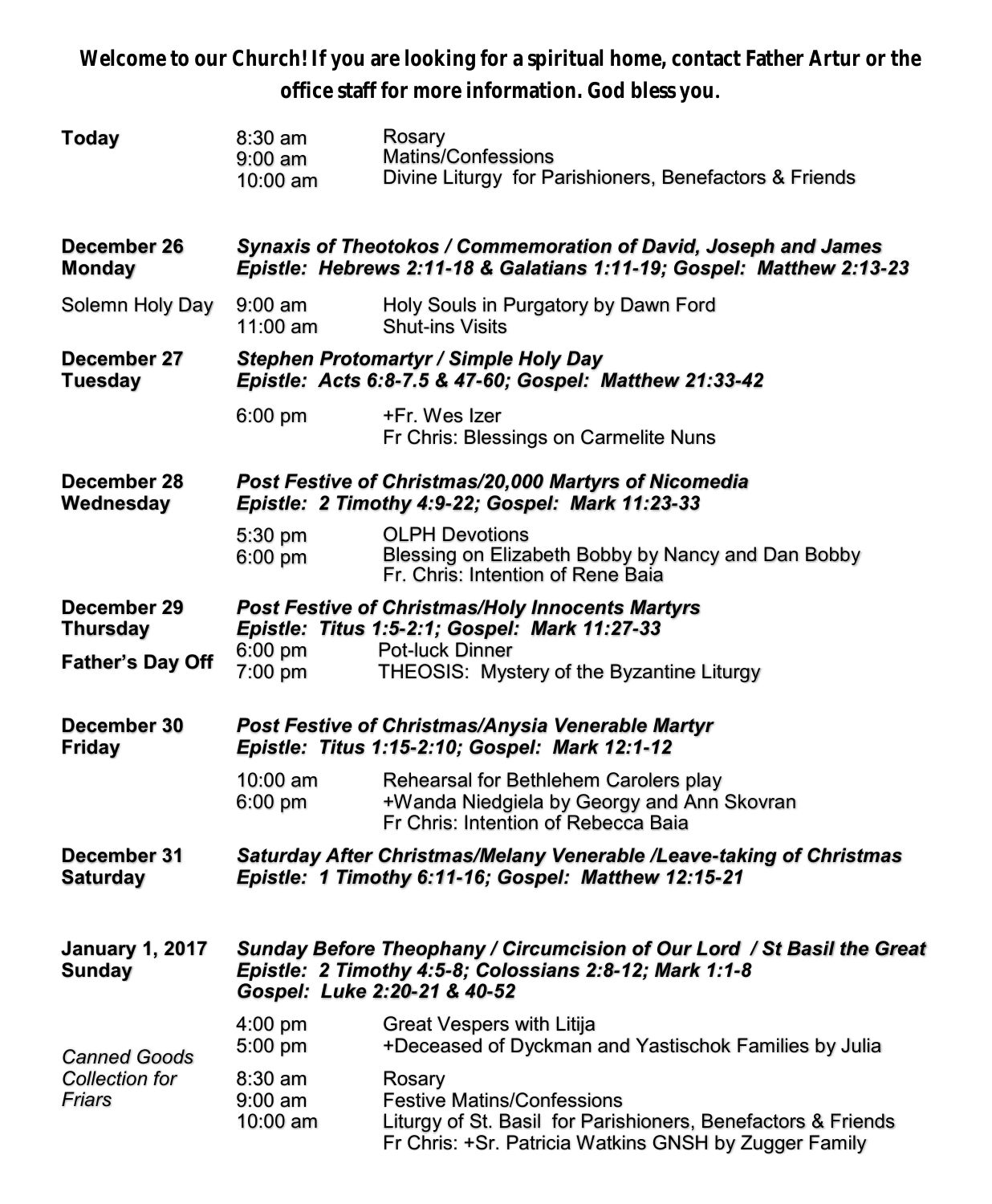Physician and Help of Those in sickness, Redeemer and Savior of the infirm; O Master and Lord of all, grant healing to your servants. Be clement, show mercy to those who have sinned much, and deliver them, O Christ, from their Iniquities, that they may glorify Your might divine

Sharif Rabadi Stephen Horner Katrina Anderson Abraham Haddad Jenny Ford Threima Leech Priscilla Hughes Steve Jakymiw Lillian Murphy Marilyn Fore Demetrius Yackanich Sven & Barbara Svensson Jean Pesce

Fr. Julian Gnall Henry Zugger John & Margie Disque Phillip Fall Laura Dominquez Olga Bodnar Frances Brannan John Deflice Mary Ann Kosty Jordan Smith Maggie Batsel Henry Burnette Tracy McTernan

William Frank Mary Nell Preisler Mike Harahuc Robert Zadel Jack & Lorraine Hubbell Quintin Santmaria & Family Heather Mattax Larry Bennett Paola Terlaza Ruth Sousa Frank Gerace Linda Granci Barbara Irving

Prayers in honor of and to the Blessed Virgin are a powerful weapon against sin, and for healing. If you recite the Rosary at home, please offer these intentions, and join us on Sunday at 8:30 am. Those who recite the Akathist to the Mother of God or the Rosary receive a partial indulgence when they do so in private, plenary indulgence when they do so as a group

#### **Intentions of the Rosary**

1st Decade: Help for persecuted Catholics, especially in communist and Islamic states

2nd Decade: Spiritual and physical growth of our parish and the Byzantine Catholic Church

3rd Decade: Increase in vocations to priesthood, diaconate,

and consecrated life to serve the Byzantine Catholic Church 4th Decade: Repose of the souls who have no one praying

for them

5th Decade: Healing of the sick in body, mind and soul

#### **Holy Father's Intentions for December**

### **Universal: End to Child-Soldiers**

That the scandal of child-soldiers may be eliminated the world over.

#### **Evangelization: Europe**

That the peoples of Europe may rediscover the beauty, goodness, and truth of the Gospel which gives joy and hope to life.



Vocation Icon Today: Donlin Next Sunday: Gloetzner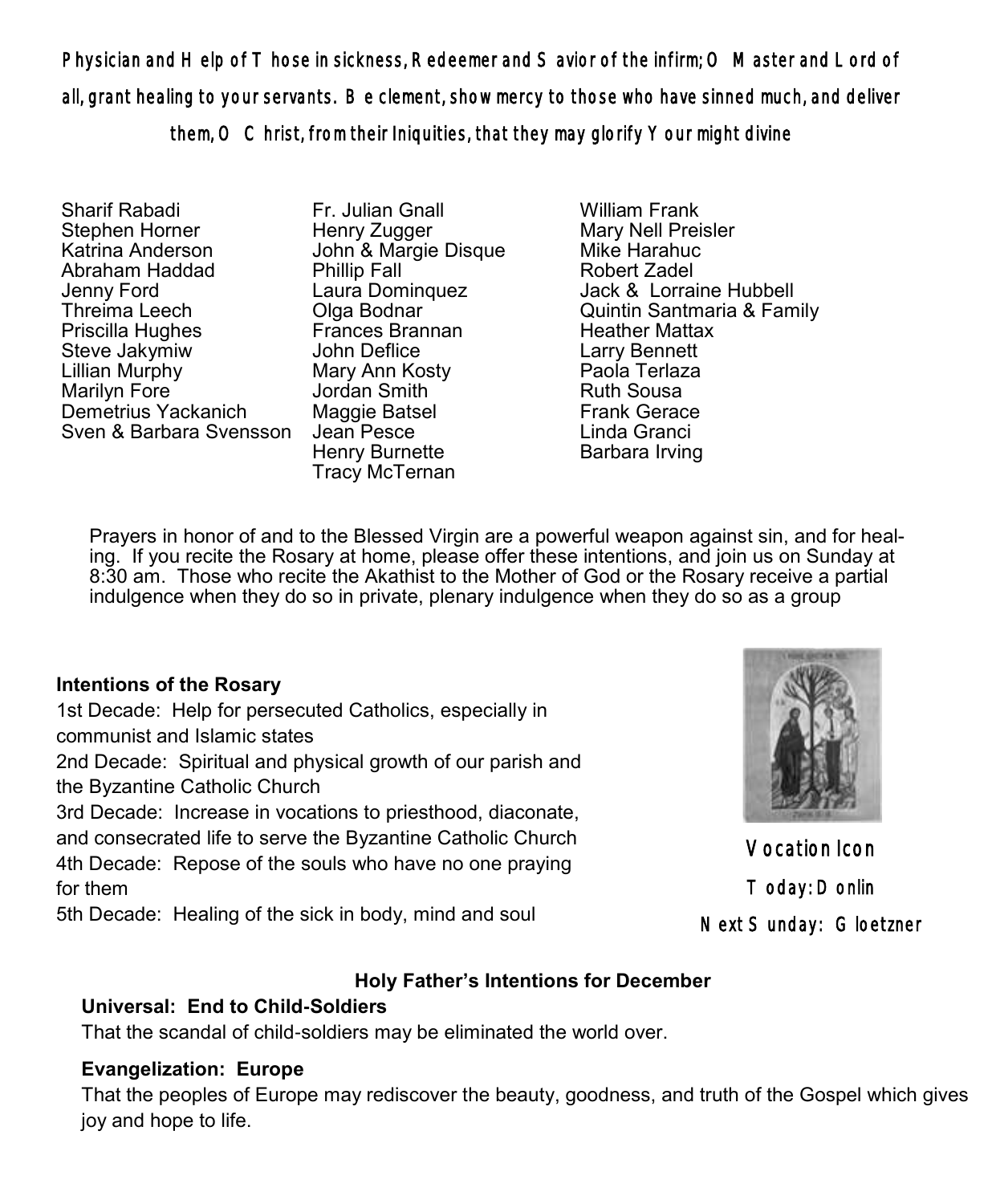December 18, 2016/A ttendance: 105

**Income Tax Reminder**: All charitable donations MUST be received by December 30. Your donations to the parish and/ or the Mission Society will be acknowledged with written statements in January ,2017. Remember that Liturgy intentions given to the priest personally are NOT tax-deductible. Those given to the Mission Society are as they go the Society itself, which then distributes to the priests in Europe through the bishops.

**Thank you** to everyone who donated to Toys For Tots. We had an overflowing box and they were very grateful and happy to receive it!

#### **Stewardship Envelopes and Calendars for 2017**

are now available in the church. Be sure to take yours home and use them well in the new calendar year. Regular giving of treasure, talent, and time is an important part of life in this parish for all our faithful of the age of reason and above. Likewise, regular attendance at holidays is part of being a parishioner as well. Be sure to look out for those shaded days on the calendar and plan ahead to sanctify them by attendance at the Liturgy of the church.

Observance of holydays maybe made the evening before, the morning of, or, when applicable, the evening of. Obligatory feasts are to be sanctified by attendance at the Divine Liturgy. Solemn feasts call the parish to "full liturgical attendance" and faithful are strongly encouraged to attend Vespers, Matins, and/or the Divine Liturgy. Simple Feasts are usually observed with the Divine Liturgy and Vespers or Matins.

#### **PARENTS—PLEASE ACCOMPANY YOUR CHIL-DREN WHEN THEY GO TO THE REST-ROOM DURING THE DIVINE LITURGY**! *This is a requirement of the Eparchy and is for the safety of YOUR children. Thank you!*

**Doors of the hall must be LOCKED and SHUT during the Liturgy**. People have wandered into the hall and store through doors left open. *If you open it, close it.* 

*If you want to go and pray outside Planned Parenthood, they perform abortions on Tuesday and Friday.* Ask Father Artur for suggestions and Philip Leahy can provide advice if a woman comes to you for help. PDL is working to get its office restored as soon as possible after the arson-caused fire which stopped its work to assist pregnant women in need.

| <b>DATE</b> | <b>READER</b>                            | <b>TROJCA</b> | <b>GREETER</b>                   | <b>COUNTER</b> | HOST |
|-------------|------------------------------------------|---------------|----------------------------------|----------------|------|
| Jan. 1      | Sven Svensson Soriah Chavez Dorothy Curl |               | Melinda Fitzpatrick Dorothy Curl | Rafael Plut    | Open |

#### **Barbara's Hall Report**

Thanks to the Perpetual Helpers Mothers Group for putting on a fundraiser to help with the rebuilding of Project Defending Life after it burned down. There were some awesome soups,. salads and desserts. You did a wonderful job. And they washed all the dishes and cleaned all the tables. Thanks Ladies. I can't wait for another Perpetual Helpers social!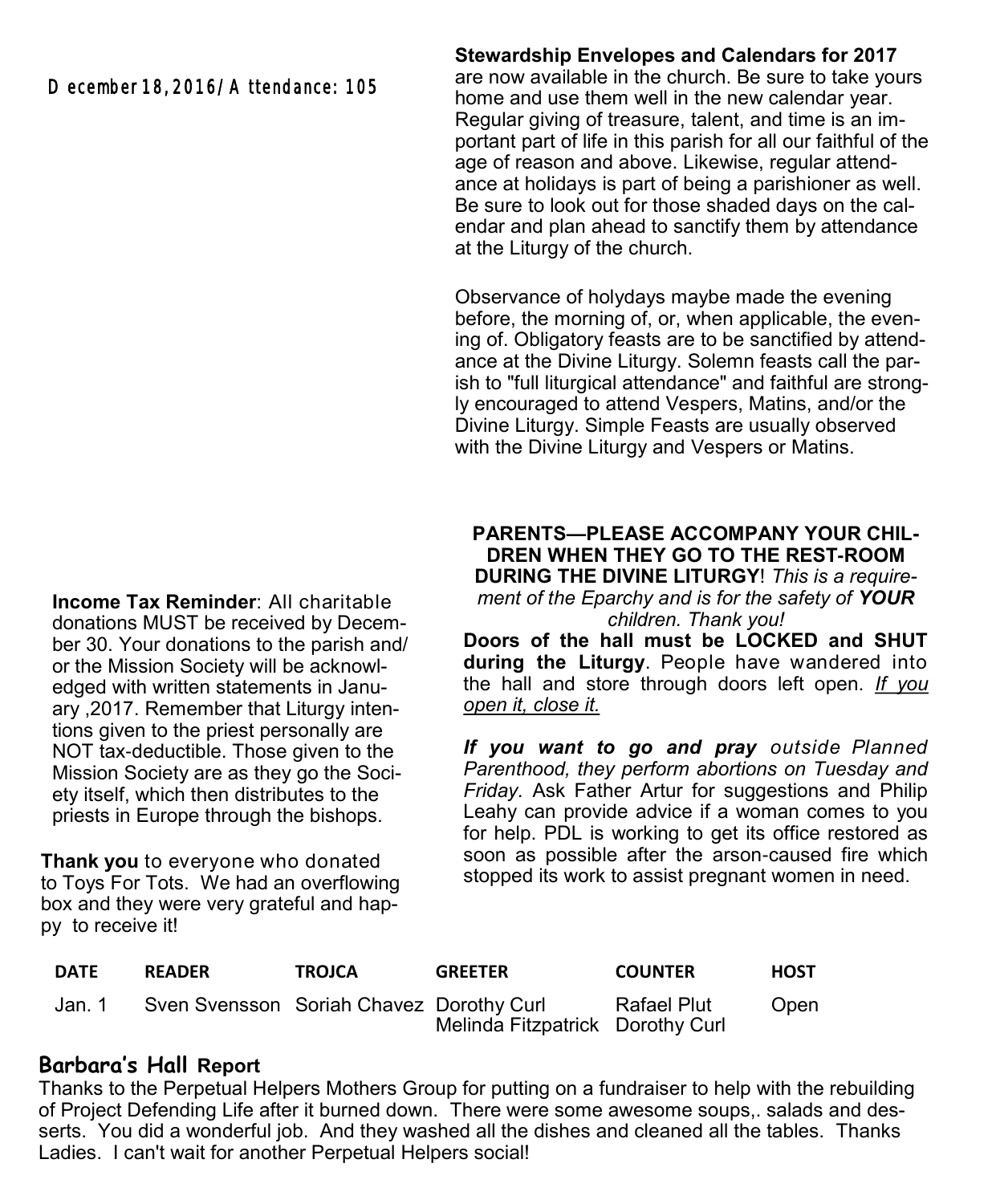## **Coming Events—Mark Your Calendars Now**

|                            | Theophany of Our Lord (HOLY DAY OF OBLIGATION)                               |  |
|----------------------------|------------------------------------------------------------------------------|--|
| January 5<br>Thursday      | 9:00 am Royal Hours<br>6:00 pm Vigil Divine Liturgy/Great Blessing of water  |  |
| January 6<br>Friday        | 9:00 am Matins<br>10:00 am Divine Liturgy/Great Blessing of Water            |  |
| January 12, 19<br>Thursday | 6:30 pm Pot-luck dinner<br>7:00 pm THEOSIS: Mystery of the Byzantine Liturgy |  |
| January 24, 31<br>Tuesday  | 6:30 pm CAFÉ meeting at UNM                                                  |  |
|                            | Three Holy Hierarchs/Simple Holy Day                                         |  |
| January 30<br>Monday       | 6:00 pm Divine Liturgy                                                       |  |

#### **New address for Project Defending Life**:

7009 Prospect Ave. NE, Suite 105 Hours are as follows: Monday: 9 am to 4:30 pm Tuesday: 1 pm to 4:30 pm Wednesday: 9 am to 4:30 pm Thursday: 9 am to 4:30 pm Friday: 1 pm to 4:30 pm

#### **Friar's Needs**

Small quantities of these: rice beans olive oil pasta sauce (no pasta needed right now) microwaveable, shelf-stable, ready-to-eat meals, canned vegetables and/or fruit, store -bought (please no home-canned goods) canned meat and/or fish chicken, beef or vegetable broth

#### **Bethlehem Carolers Rehearsal in the church**

*Friday, December 30th at* **10:00 am** 

#### **St. John Bible Study Group**

Know the Word… Mike Sena will be leading a 6-week Bible study for preteens (ages 10-13) starting Tuesday, Jan 10, 2017, and meeting every other week through Feb 21. Besides delving into the Sacred Scriptures, meetings will include prayer and dinner. The first 5 kids to sign up will get a free book and a free dinner. For more information send an email to [olphnm.youth@gmail.com](mailto:olphnm.youth@gmail.com)

#### **After the Fast comes the Feast:**

After fasting faithfully, the Church traditionally calls us to feast for a time. December 25 to January 4 is a time of such celebration and feasting. We eat meet on all of those days including Fridays.

#### **What to eat on January 5?**

By tradition we do not eat meat or diary (strict abstinence) on Theophany Eve. Though this is "optional", we become more authentic Byzantines when we do some optional things that benefit our spiritual life. God bless You!!!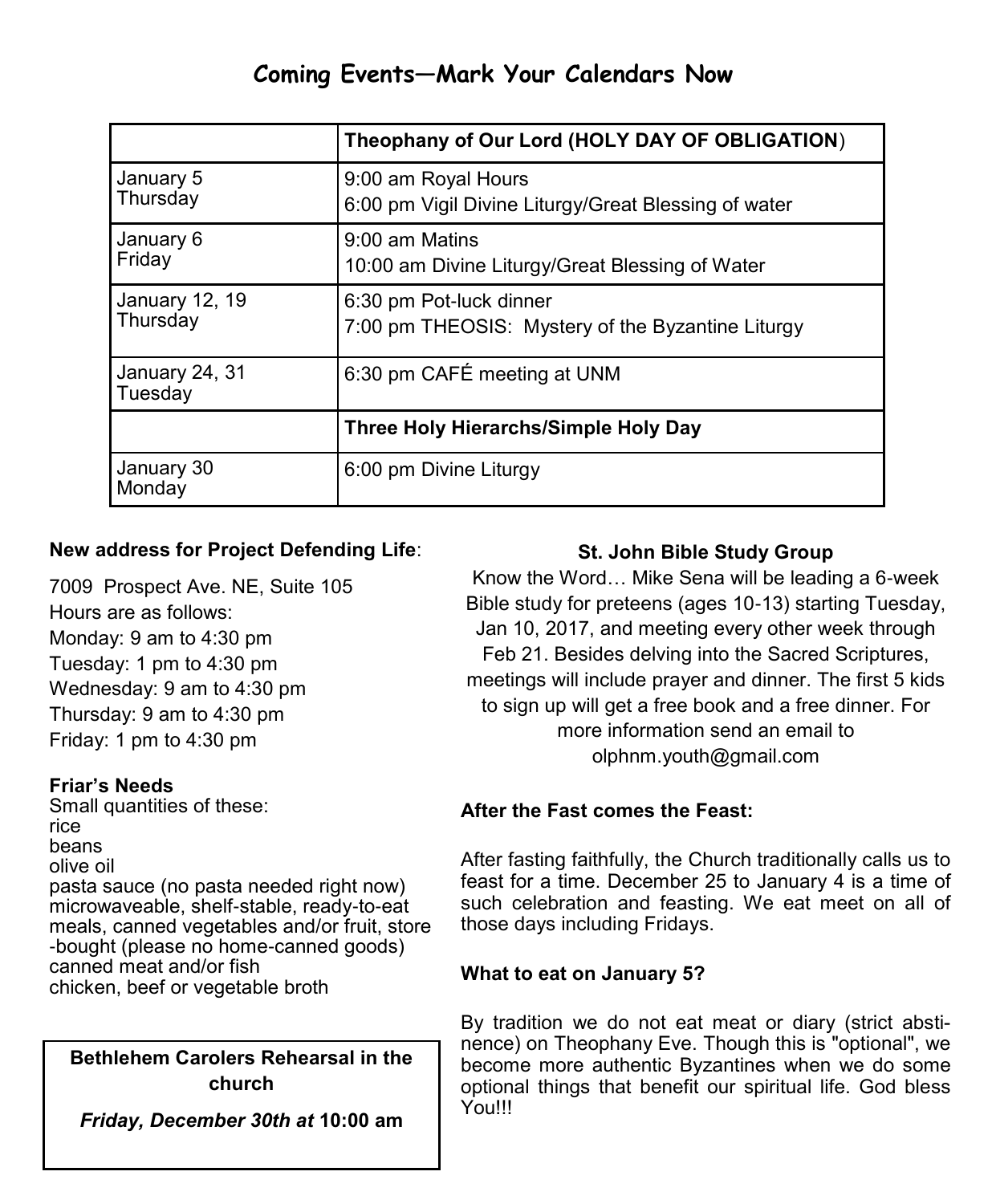#### **Holy Joseph, David and James**

On the Second Day of Christmas beside the celebration of the Synaxis of the Theotokos we commemorate the three members of Christ's earthly family - the Holy and Righteous Joseph the Betrothed, David the King, and James the Brother of God. The person of Saint Joseph has had less attention and homage paid to him in the east than in the Latin west. We know very few things about Joseph. But the gospel tells us that he was a just man, obedient to the angelic messages, and careful to protect Jesus and Mary. He is the most eminent representative of what one might call the holiness of the laymen, which is neither of a monk - all of whom are so abundantly commemorated in the ecclesiastical calendar but is that of the head of the family, of the man who plies a trade and earns his family's daily bread. St Joseph is a natural protector of Christian families, of workers, of those whose food is not assured. He fed Jesus and Mary as formerly the patriarch Joseph in Egypt fed his brothers and father in the time of famine. Fittingly, Joseph the Betrothed of Mary protected his family by fleeing with them into Egypt, the theme of the gospel for this day (Mat. 2:13-23)

David is not only an ancestor of Christ but one who prefigures Him. As a shepherd, he prefigures Jesus the Good Shepherd. As King, he mysteriously announces the royalty of Christ. As an adulterer and murderer, he is the type of repentant sinner. As the author of the Psalms he has bequeathed to the synagogue and to us Christians a type of prayer, of adoration in spirit and in truth, that Jesus Himself used, and in which all generations have found expression for the deepest longings of their souls.

Saint James, the Brother of God )neither James the Greater nor James the Lesser) was head of the first Christian community in Jerusalem. His name reminds us of the link which connects us with the Church of Jerusalem, with that of the first century as much as with that of the twenty-first century. Antioch and Alexandria, Rome and Constantinople are great and venerable cities in the history of Christianity, but it is from Jerusalem that we are first of all descended. His universal letter reminds us "as the body without the spirit is dead, so faith without works is dead also." Holy relatives of Christ, pray to God for us!

#### **Church Etiquette Series: Arriving Late**

Arriving habitually late for Divine Liturgy shows disrespect for God who is our Creator and gives us everything that we possess. It makes a statement of how important God is for us in our personal lives. It also shows a lack of respect for our fellow worshipers as we distract them from the Liturgy. We all need to make a special effort to be on time. It can be done; we just have to want to do it. If we should come late by accident, please remain in the back of the church during the great incensation at the beginning of Liturgy, the Small Entrance, reading of the Epistle. After these are finished, you may take your place in the church. All of us need to be on time! Thank you.